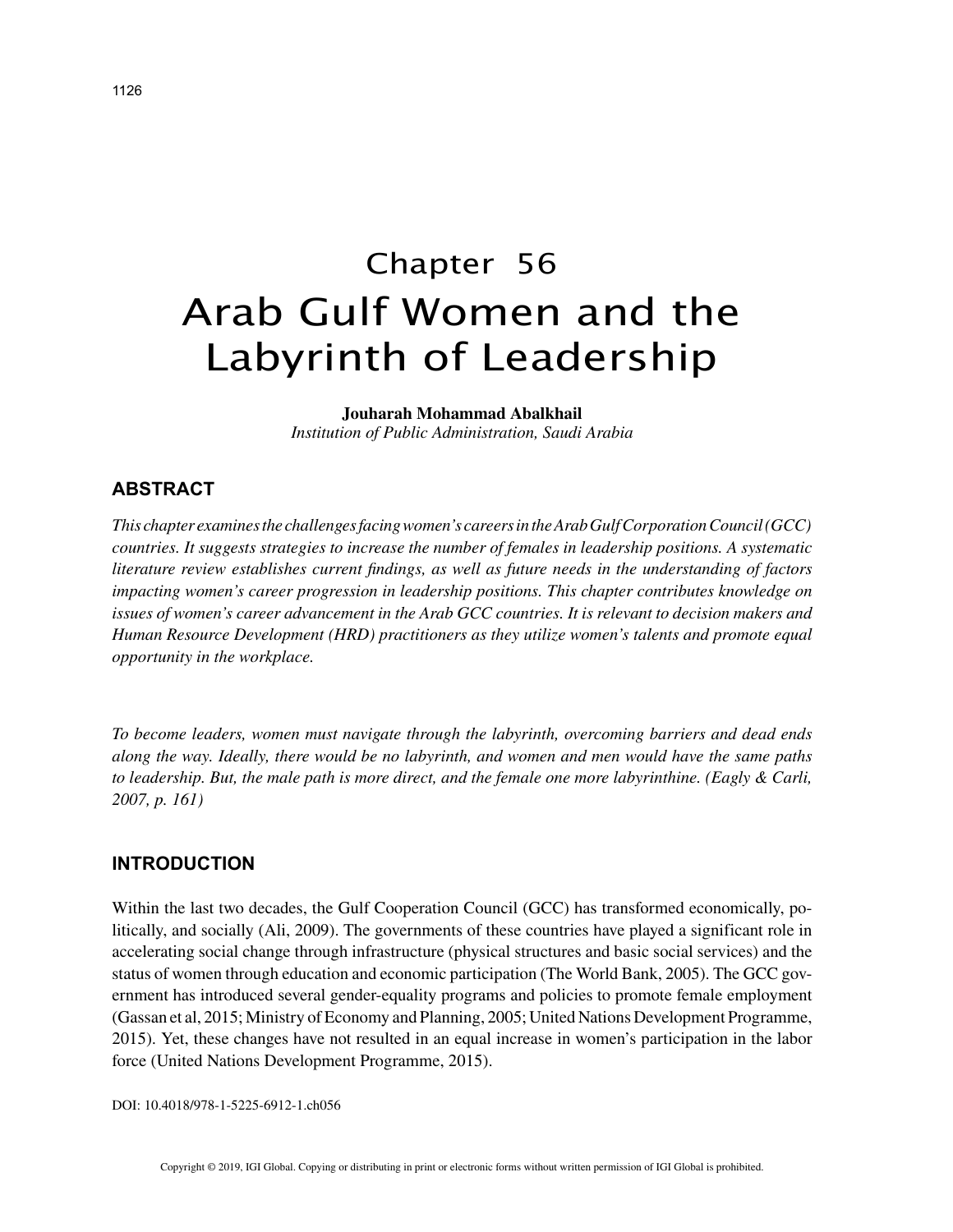Women in the workplace within GCC countries struggle under patriarchal, male-dominated hierarchies and traditional values that shape perceptions of appropriate divisions of labor (Abalkhail & Allan, 2016; Abdalla, 2006; Al-Lamk, 2007; Karam & Afiouni, 2014; Mostafa, 2005; Omair, 2008). According to the Arab Human Development Report (United Nations Development Programme, 2015), the gender gap in education is narrowing and female participation in employment has increased. However, with a total of less than 25%, female participation in GCC economic activities remains low compared to other countries (World Economic Forum, 2016). Still, women in GCC countries have become visible in management, and a small number have been rising through organizational hierarchies toward top positions (Abalkhail & Allan, 2015; Karam & Afiouni, 2014). It should be noted that statistical comparison is complicated because there is no agreed upon definition for top managers. For example, statistics from the United Nations Development Programme (UNDP) have grouped legislators, senior officials, and managers into one category instead of three separate categories (United Nations Development Programme, 2015). Additionally, some countries do not record statistics regarding the percentage of women at different management levels (Burke, 2017).

Research on women's career development, which was based predominantly on Western North American and Western European contexts, reported that global organizations have few women in roles of elite leaders and top executives (Acker, 2009; Bagilhole & White, 2011; Broadbridge, 2010; Cooper Jackson, 2001; Davidson & Burke, 2012; Eagly & Carli, 2007; Oakley, 2000; Powell, 2000, 2010; Schein, 2001, 2007; Singh & Vinnicombe, 2004). Little attention has been paid to problems and issues confronting women managers in the GCC (Abalkhail & Allan, 2016; Metcalfe, 2006; Moghadam, 2005; Omair, 2008). Knowledge on women managers in the GCC is limited since reliable conclusions on causes of gender differences in managerial advancement differ from those in developed countries. There is little knowledge about the future of women in the GCC, particularly when considering volatile oil prices in the Gulf.

The chapter begins with a brief background and emphasis the sociocultural set-up of the Gulf countries. It will highlight the influence of religion and culture on the status of women. Next, a theoretical explanation regarding women, leaders, and the career labyrinth will be presented. This will be followed by a review of challenges facing women as managers in GCC countries. Then, the chapter will discuss strategies to navigate the career labyrinth to leadership positions. This chapter will conclude with a discussion on future research.

# **A BACKGROUND OF GCC COUNTRIES**

An examination of the broader sociocultural, political, and economic patterns in the Gulf countries is important in understanding women's careers and Human Resources Development (HRD) (Karam & Afiouni, 2014). The GCC, established in 1981, includes six countries: (1) Bahrain; (2) Kuwait; (3) Oman; (4) Qatar; (5) Saudi Arabia; and (6) the United Arab Emirates (UAE) (GCC, 2017). Based on a similar political system, the establishment consists of both Islamic beliefs and strong cultural value ties (GCC, 2017). According to the UNDP (2015) and the World Economic Forum (2016), the GCC's 2016 populations varied from 1,377.24 million (in Bahrain) to 31,540.37 million (in Saudi Arabia), with migrants totaling 10 million. Other GCC countries also host large expatriate populations with more than half the total populations consisting of migrants. The female to male population ratio is highest in Saudi